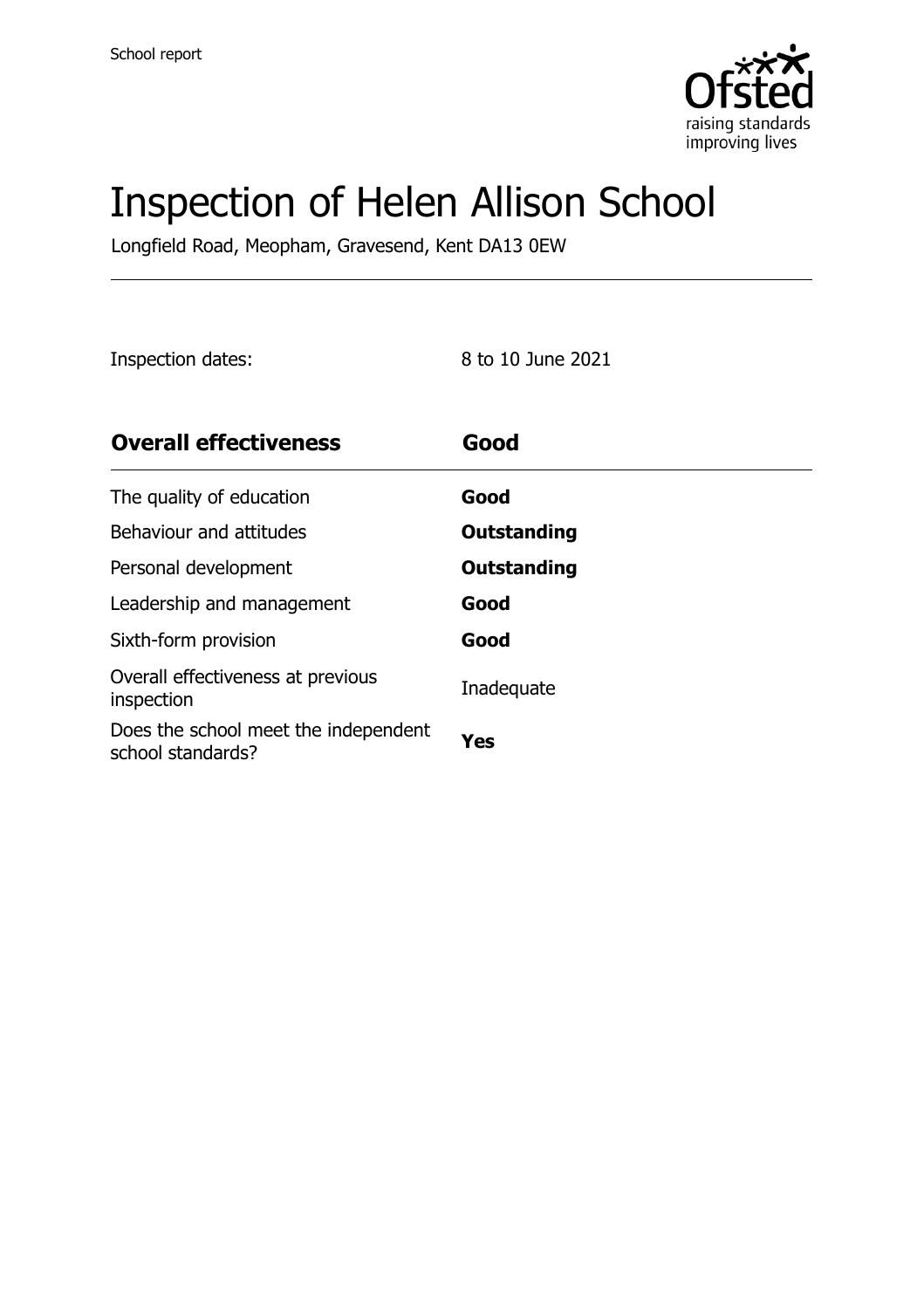

### **What is it like to attend this school?**

This is a school where pupils are welcomed and feel valued. Leaders and staff support pupils to achieve more than was thought possible. All staff have high expectations of their pupils. Pupils say that the school helps them overcome their difficulties. As one pupil said, 'This school has helped me to think straight.'

Helen Allison School is a calm, purposeful and happy place for pupils to be. Safeguarding procedures are firmly established, and pupils have confidence that adults will help to keep them safe. Specialist therapeutic intervention, as well as day-to-day behaviour support strategies, are effective. Pupils are proud to regulate their own behaviour with increasing consistency and success.

Pupils learn to get on well with each other. They say that bullying is not a problem and are confident that any concern will be dealt with and helpfully resolved by staff.

Parents are overwhelmingly positive about what the school does for their children. One parent, summing up the views of many, said, 'Our child has made phenomenal progress since joining this school.' Constructive relationships between parents, the school and other agencies are a key strength.

#### **What does the school do well and what does it need to do better?**

Governors and leaders have a strong vision to provide education for pupils that will equip each one with the knowledge and skills they need for their future. Since the last inspection, the new principal has established an effective leadership team who constantly review their development plans and actions. This has led to significant improvements in all areas of the school. The principal is relentlessly positive and encourages all staff to believe that pupils can achieve highly. Staff have a high regard for senior leaders because they feel valued. Leaders have made everyone's roles and responsibilities clear and workload is kept under review. As a result, staff's morale is high and they enjoy working at the school.

Leaders and all staff know pupils very well. They check each pupil's education. health and care plan carefully to ensure it is ambitious and comprehensive. They construct precisely each pupil's curriculum, including numerous trips and visits into the community.

Teachers and teaching assistants are expert at understanding how to support pupils with special educational needs and/or disabilities (SEND). They monitor and assess pupils' learning and well-being very closely. Teaching staff and therapists speak together constantly about how to adapt teaching strategies to best suit each pupil. While staff skilfully guide pupils' personal development, teaching does not always deepen and extend pupils' learning as far as it could.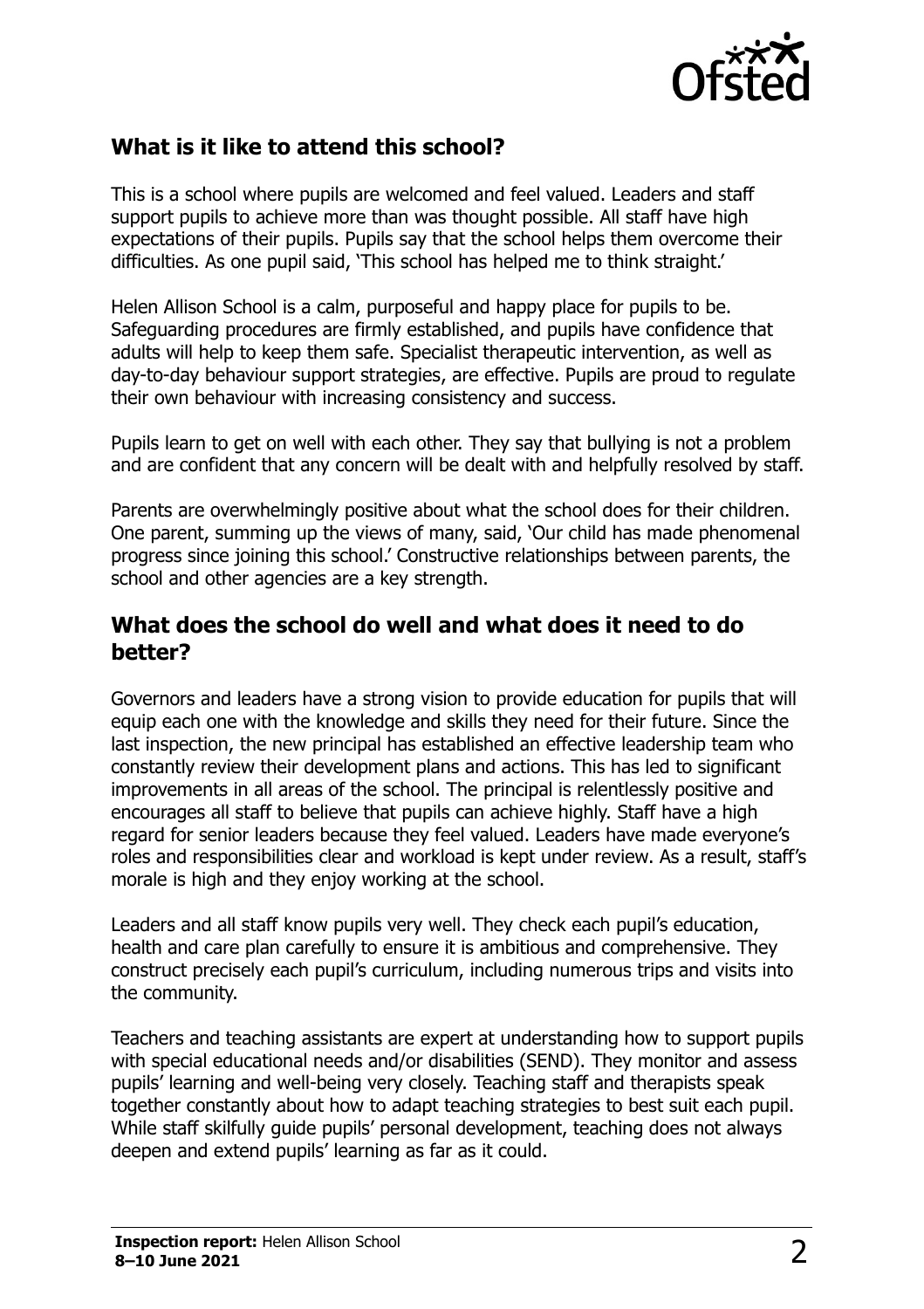

Case studies show that pupils' behaviour associated with their SEND improves dramatically when they join the school. Teaching is rarely disrupted due to pupils' behavioural issues. Pupils are keen to learn and participate well in the life of the school. Senior pupils are excellent role models for younger pupils. Expert therapeutic professionals together with teaching staff provide activities so that pupils regulate themselves prior to a learning session. Parents speak highly of such activities, including online therapy sessions during the COVID-19 (coronavirus) pandemic when some pupils' learning was at home.

Leaders ensure that pupils learn how to manage their feelings and relationships so they can interact in a positive way with others. They are taught to understand others' points of view and differences between people, including protected characteristics. As one pupil said, 'Everyone is welcome here, a pupil would be welcome in a wheelchair or if they had a different faith.' Other aspects of the personal development curriculum, such as being healthy and keeping safe, are expertly designed and delivered.

Because of a well-planned curriculum in many subjects and highly effective personal and behavioural support, pupils achieve well. Pupils attain a range of qualifications appropriate to their ability. In subjects such as personal and social education, reading and mathematics, knowledge has been broken down so that teaching builds on what was previously learned. However, as yet, this is not the case in all subjects. Leaders are aware of this and are currently developing subjects, such as history, to ensure the whole curriculum is well sequenced.

Leaders make sure that reading is a pivotal area of learning across the school. Teachers encourage pupils to read outside of their areas of interests. Teaching promotes early reading skills through an effective phonics programme that builds pupils' knowledge of letters and sounds. Teachers keep a close eye on pupils' reading skills and provide extra support when required.

Pupils make a smooth transition into the school's sixth form. Leaders tailor programmes of study to include academic and vocational opportunities, such as construction, motor vehicle or hair and beauty courses. Pupils' participation in work experience increases their confidence and widens their personal skills effectively. Valuable careers advice also helps pupils plan their next steps.

The local governing body provides challenge and support to the leaders of the school. This is supported by the director of education from the National Autistic Society. Strengthened governance has made a substantial contribution to improving the school so that the independent school standards and all equality duties are met consistently.

### **Safeguarding**

The arrangements for safeguarding are effective.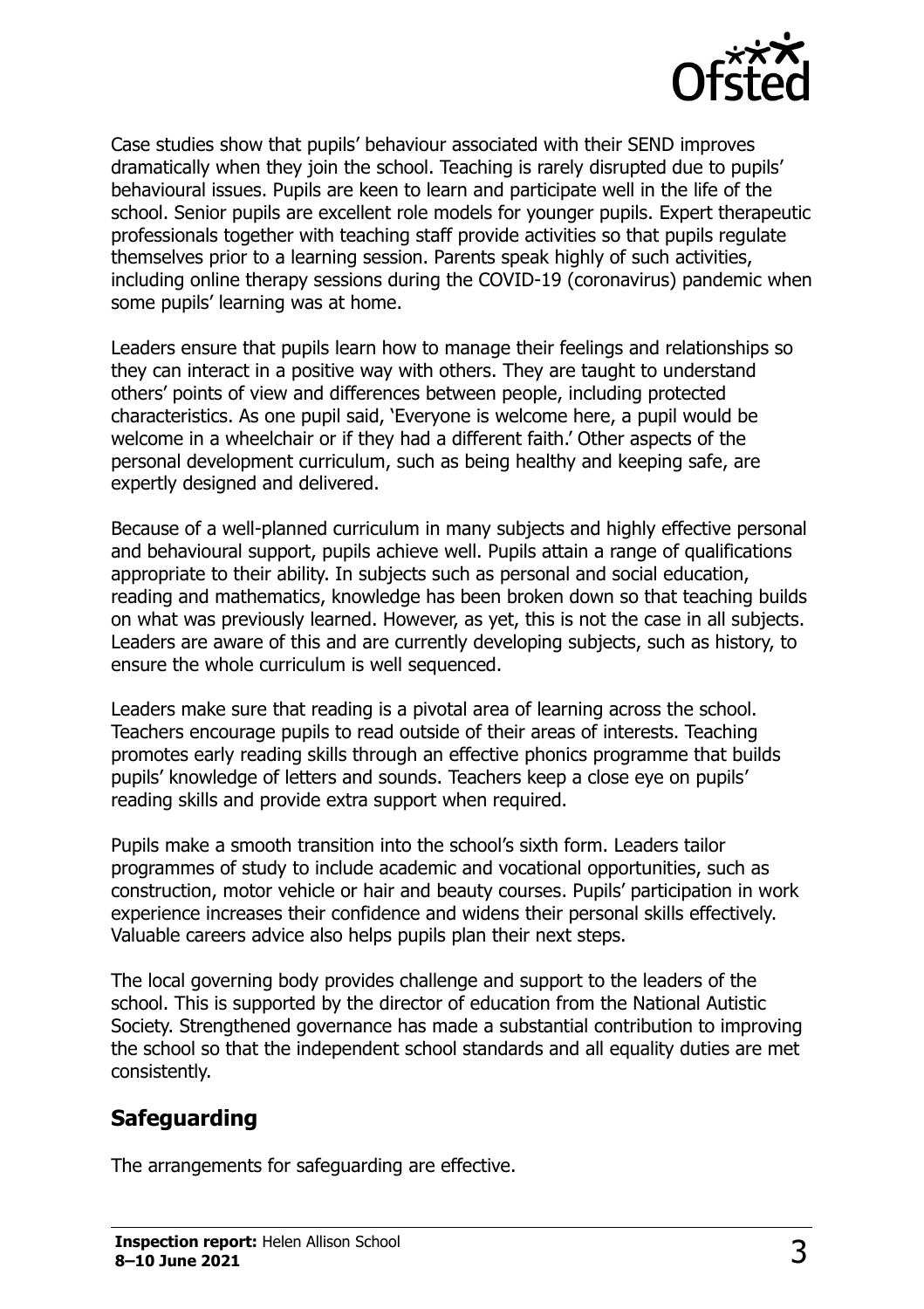

Safeguarding has a high priority in this school. Regular discussions about pupil's welfare enable all staff to be vigilant and report any concerns they may have. Staff are well trained and are knowledgeable about safeguarding issues. This includes any additional risks that pupils with autism spectrum disorder may encounter.

The designated safeguarding lead has made sure that records are kept meticulously and that every effort is made to keep pupils safe.

## **What does the school need to do to improve? (Information for the school and proprietor)**

- Leaders have developed the curriculum in the core subjects, including mathematics, personal and social education and reading, so that pupils' learning builds on what has gone before. More work is still to do in the foundation subjects to match the careful planning seen in other subjects. Leaders should ensure that the last remaining areas of the curriculum to be developed are planned and implemented as well as the rest.
- The teachers and teaching assistants make an effective teaching team. However, pupils would benefit more from additional teaching strategies that challenge them to think more deeply about some of the topics studied. Leaders should work with staff to ensure they can identify how pupils' understanding can be deepened as much as possible.

#### **How can I feed back my views?**

You can use [Ofsted Parent View](http://parentview.ofsted.gov.uk/) to give Ofsted your opinion on your child's school, or to find out what other parents and carers think. We use Ofsted Parent View information when deciding which schools to inspect, when to inspect them and as part of their inspection.

The Department for Education has further [guidance](http://www.gov.uk/complain-about-school) on how to complain about a school.

If you are the provider and you are not happy with the inspection or the report, you can [complain to Ofsted.](http://www.gov.uk/complain-ofsted-report)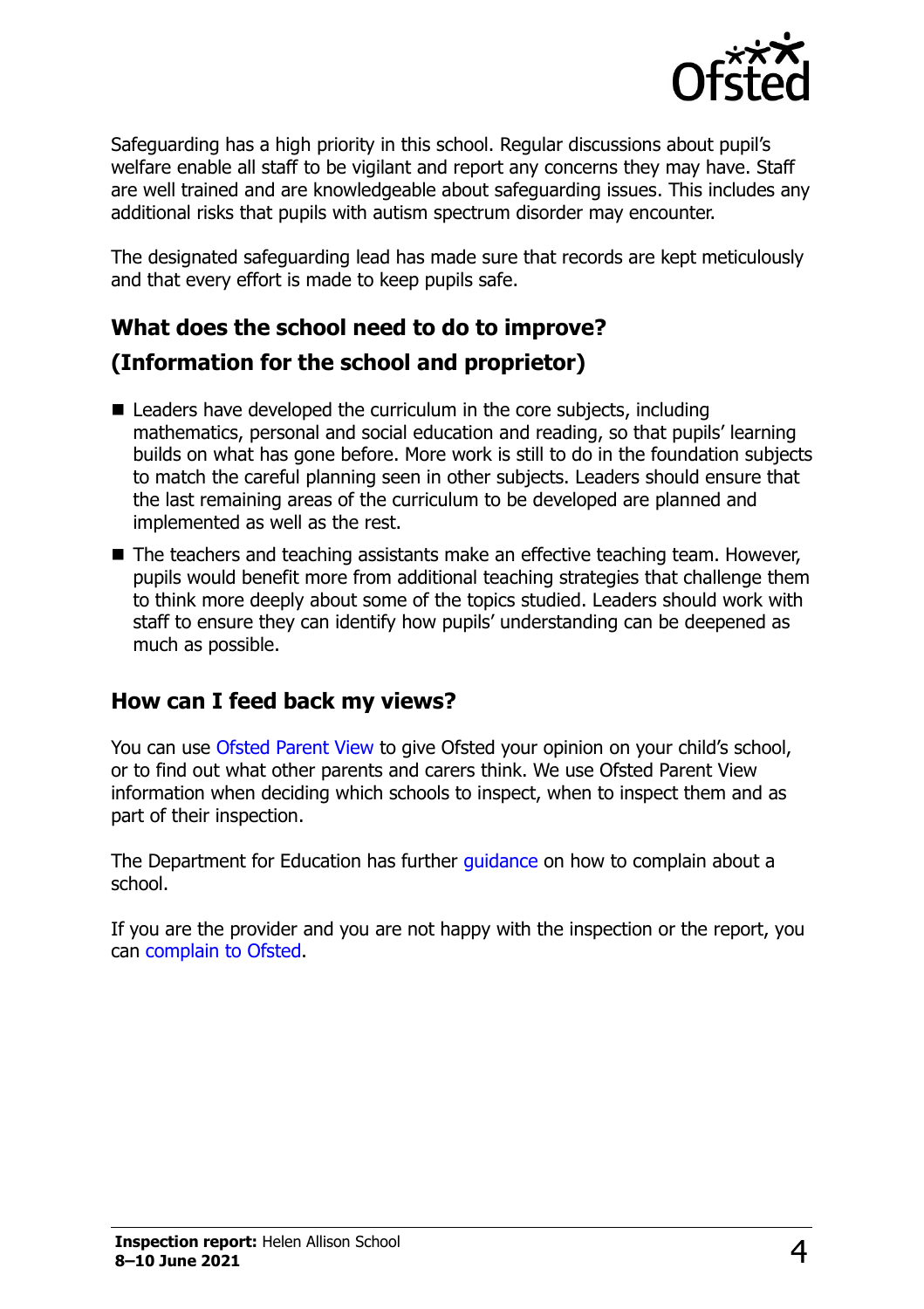

## **School details**

| Unique reference number                       | 118993                           |
|-----------------------------------------------|----------------------------------|
| <b>DfE registration number</b>                | 886/6046                         |
| <b>Local authority</b>                        | Kent                             |
| <b>Inspection number</b>                      | 10193097                         |
| <b>Type of school</b>                         | Other independent special school |
| <b>School category</b>                        | Independent school               |
| Age range of pupils                           | 5 to 19                          |
| <b>Gender of pupils</b>                       | Mixed                            |
| Gender of pupils in the sixth form            | Mixed                            |
| Number of pupils on the school roll           | 72                               |
| Of which, number on roll in the sixth<br>form | 27                               |
| <b>Number of part-time pupils</b>             | $\mathbf{0}$                     |
| <b>Proprietor</b>                             | <b>National Autistic Society</b> |
| <b>Chair</b>                                  | Janet Corcoran                   |
| <b>Principal</b>                              | <b>Simon Collins</b>             |
| <b>Annual fees (day pupils)</b>               | £51,469 to £85,128               |
| <b>Telephone number</b>                       | 01474 814878                     |
| Website                                       | www.autism.org.uk/helenallison   |
| <b>Email address</b>                          | helen.allison@nas.org.uk         |
| Date of previous inspection                   | 29 to 31 January 2019            |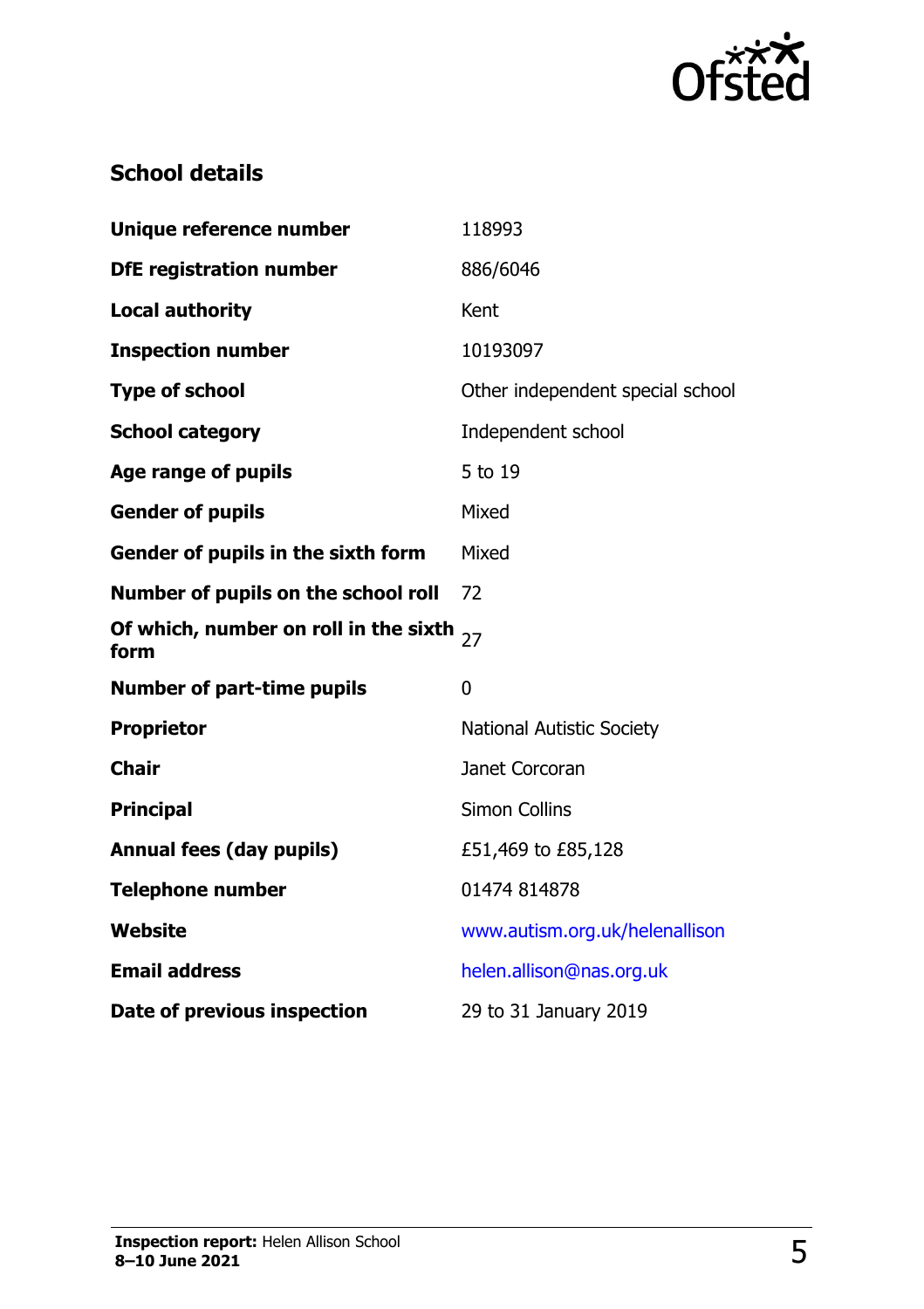

### **Information about this school**

- Helen Allison is a special school, run by the National Autistic Society, offering fulltime education to male and female pupils between the ages of five and 19. The school is registered for up to 83 pupils. The school is situated on two sites on the same road, the main school and The Hub. The Hub caters mainly for older pupils.
- The school provides education for children and young people with autism spectrum disorder.
- The school uses Rowhill School and Hadlow College as providers of alternative learning to supplement the curriculum.
- The school's last full integrated inspection was in January 2019 when it was judged inadequate and independent school standards were found to be un-met. In October 2019, an additional inspection found that un-met standards were now met.
- The current principal was appointed in July 2019, prior to the additional inspection. The assistant principal and special educational needs and disabilities coordinator (SENDCo) have been appointed since October 2019.

### **Information about this inspection**

We carried out this inspection under section 109(1) and (2) of the Education and Skills Act 2008. The purpose of the inspection is to advise the Secretary of State for Education about the school's suitability for continued registration as an independent school.

The school meets the independent school standards. These are the requirements set out in the schedule to the Education (Independent School Standards) Regulations 2014.

- We met with the managing director from the National Autistic Society and the chair of the local governing body.
- We met with the principal, deputy and assistant principals, the SENDCo and other members of staff.
- We did deep dives in these subjects: reading, mathematics, personal and social education and history. After a meeting with subject leaders, lessons were visited and pupils' work was scrutinised. Discussions were held with pupils and their teachers.
- We met parents at the school gate. We considered the responses from Ofsted's online questionnaires completed by staff, parents and pupils.
- We visited an alternative learning provider and spoke with a member of staff.
- Staff recruitment records and safeguarding documents were checked. We met with the school's designated safeguarding lead. We held a telephone conversation with a safeguarding officer from Kent local authority.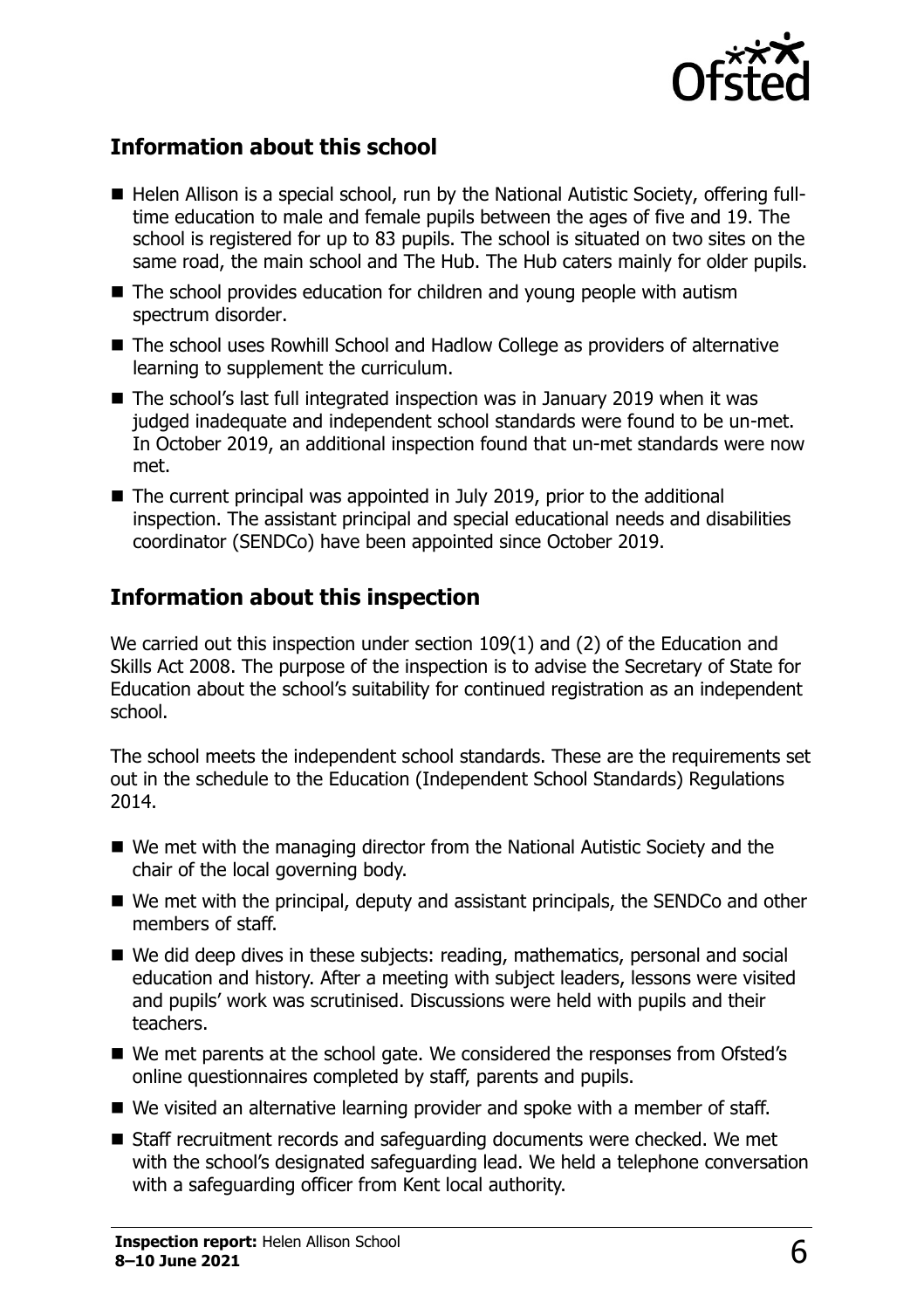

A range of school documents were scrutinised, including action plans, risk assessments and attendance records. We reviewed the school website.

#### **Inspection team**

Sue Child, lead inspector **Calcular Control** Ofsted Inspector

Deborah Gordon **Ofsted Inspector**